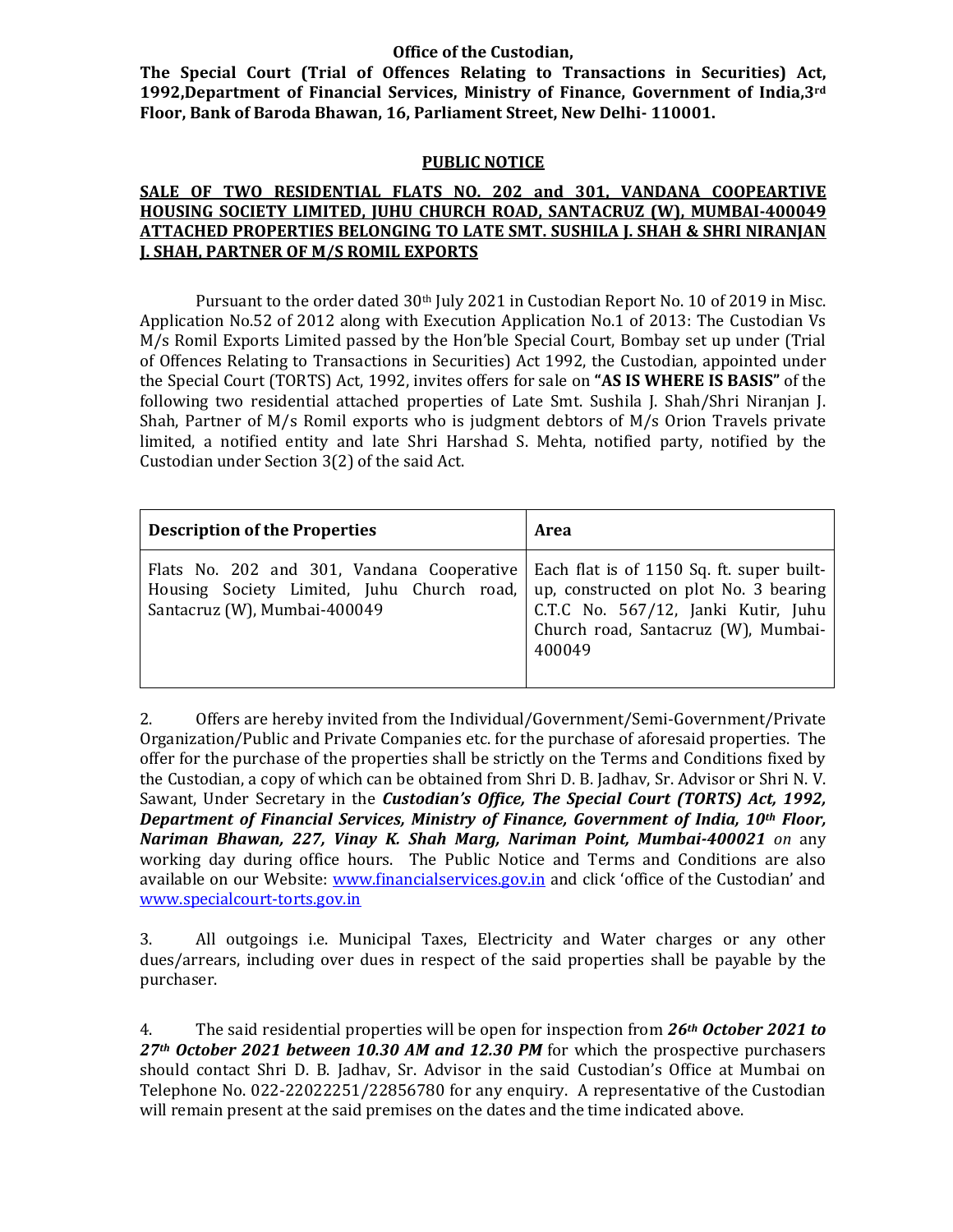5. The offers for each of the properties are invited separately and should be submitted in separate sealed envelope superscribed with the words *"Bid for purchase of Residential Property at Flats No. 202 or 301, (as the case may be), Vandana Coopeartive Housing Society Limited, Juhu Church road, Santacruz (W), Mumbai‐400049.* The envelope containing the "bid"/ "offer" shall be deposited in the "Box" kept for this purpose in the "Custodian's Office, Mumbai at the address given in Para 2 above on or before **3.0***0 PM on* 25<sup>th</sup> November 2021 or sent to Shri D. B. Jadhav, Sr. Advisor at the address mentioned above so as to reach him on or before 3.00 *PM on 25<sup>th</sup> November 2021*. The bid/offer should be accompanied by a Demand Draft/Banker's Cheque /Pay Order of a Public Sector Bank for an amount equivalent to **5 per cent of the bid amount drawn in favour of the "Custodian The Special Court payable at Mumbai towards Earnest Money Deposit.** 

6. Offers so received will be opened by a Committee constituted by the Custodian for this purpose on the same day i.e. 25<sup>th</sup> November 2021 at 3.30PM or immediately thereafter in Custodian's Office, Mumbai at the address given above in the presence of the bidders or their representatives if, they wish to remain present during the bids opening.

7. Thereafter, a report on the offers received shall be placed before the Hon'ble Special Court (TORTS) at Mumbai (High Court) for considering offers received from the bidders and passing orders as deemed appropriate. Acceptance of the bid will be subject to the approval of Hon'ble Special Court. Bidders may personally be present, if they so desire, in the Hon'ble Special Court at Mumbai at the time of hearing of said report to comply with any directions which the Hon'ble Court may give at the time of hearing. The Special Court reserves the right to accept or reject any of the offer or bid that may be received for the purchase of the said property without assigning any reason whatsoever.

> **Sd/‐ For Custodian**

**Dated: 11th October 2021**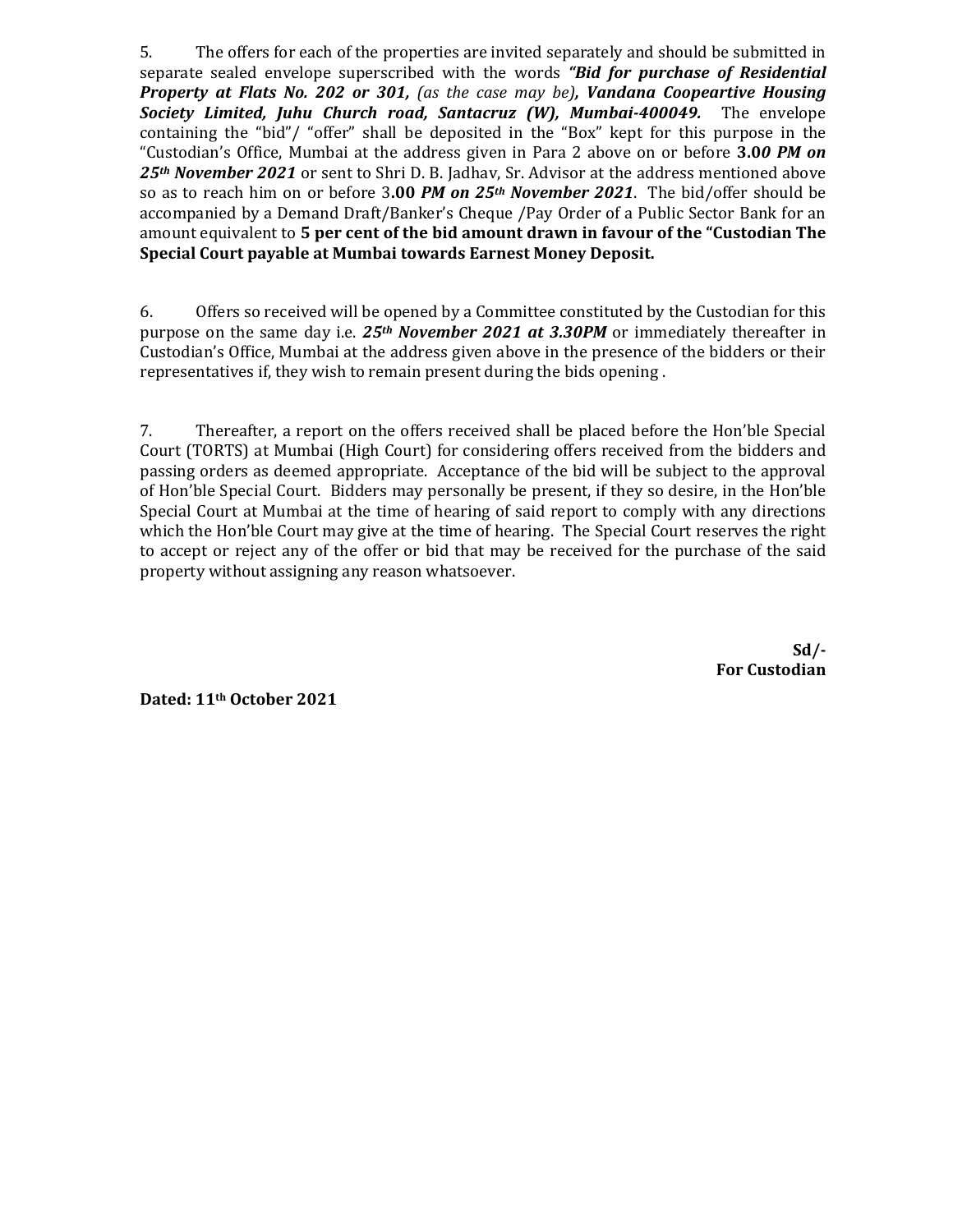### **TERMS AND CONDITIONS**

The particulars and Terms and Conditions for sale of two Flats No. 202 and 301, Vandana Cooperative Housing Society, Juhu Church Road, Santacruz (W) Mumbai of Late Smt. Sushila J. Shah/Shri Niranjan J. Shah, Partner of  $M/s$  Romil exports who is judgment debtors of  $M/s$  Orion Travels private limited, a notified entity and late Shri Harshad S. Mehta, notified are as under:

### **(A) Particulars of Properties:**

| <b>Description of the Properties</b>                                                                                     | Area                                                                                                                                                                     |
|--------------------------------------------------------------------------------------------------------------------------|--------------------------------------------------------------------------------------------------------------------------------------------------------------------------|
| Flats No. 202 and 301, Vandana Cooperative Housing<br>Society Limited, Juhu Church road, Santacruz (W),<br>Mumbai-400049 | Each flat is of 1150 Sq. ft. super<br>built-up, constructed on plot No. 3<br>bearing C.T.C No. 567/12, Janki<br>Kutir, Juhu Church road, Santacruz<br>(W), Mumbai-400049 |

1. All rights, benefits and interest relating to Flats No. 202 and 301, Vandana Cooperative Housing Society, Juhu Church Road, Santacruz (W) Mumbai- 400 049 belonging to Late Smt. Sushila J. Shah/Shri Niranjan J. Shah, partner of M/s. Romil Exports Ltd. who is the Judgment debtor of Orion Travels Private Limited a Notified Entity and of Late Mr. Harshad S. Mehta a notified party under Section 3(2) of the Special Court (Trial of Offences Relating to Transactions in Securities) Act, 1992, which is put up for sale on "AS IS WHERE IS BASIS" by the Custodian appointed under the provisions of the said Act, in pursuance to the order dated 30<sup>th</sup> July 2021 in Custodian Report No. 10 of 2019 in Misc. Application No.52 of 2012 along with Execution Application No.1 of 2013: The Custodian Vs M/s Romil Exports Limited passed by the Hon'ble Special Court (Trial of Offences Relating to Transactions in Securities-TORTS) Act, 1992 at Mumbai.

### **(B) Terms & Conditions of Sale:**

1. The properties as referred to above will be put up by the Custodian for sale as aforesaid by inviting offers in **'Sealed Cover'** in the **Tender Form** enclosed herewith. **The offers shall be strictly on the Terms and Conditions fixed by the Custodian as mentioned in this document.**

2. The Flats No. 202 and 301, Vandana Cooperative Housing Society, Juhu Church Road, Santacruz (W) Mumbai will be open for inspection from 26<sup>th</sup> October to 27<sup>th</sup> October 2021 between **10:30 AM** and **12:30 PM** for which the prospective purchasers should contact Shri D. B. Jadhav, Sr. Advisor or Shri N. V. Sawant, Under Secretary in the said Custodian's Office, in Mumbai at 10th floor, Nariman Bhawan, 227, Vinay K Shah Marg, Nariman Point, Mumbai 400 021 on telephone nos.  $022-22022251/22856780$  for any enquiry concerning to the said property. A representative of the Custodian will be present at the said premises on the dates and the time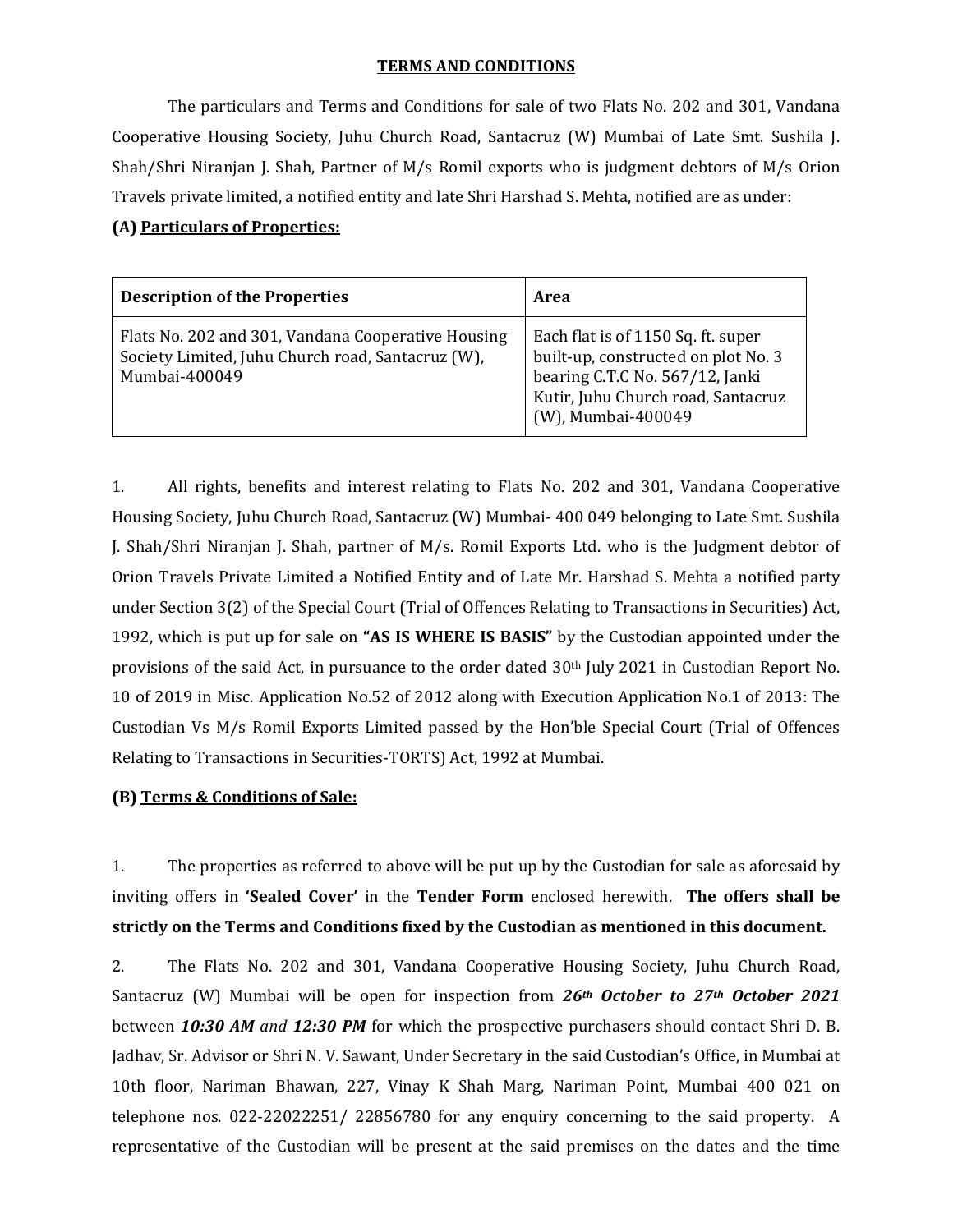indicated above. The prospective buyers can also contact Sh. D.B. Jadhav, Sr. Advisor on his phone No. 022-22022251/22856780 for making enquiry, if any concerning to the said property. Inspection of orders of the Hon'ble Special Court and other documents/papers relating to the said property can be had from the Custodian's Office at Mumbai at the address given above on any working day during office hours.

3. The Offer/Bid for each of the properties are invited separately and should be submitted in separate **sealed envelope** superscribed with the words "**Bid for purchase of Flats No. 202 or 301** (as the case may be), **Vandana Cooperative Housing Society, Juhu Church Road, Santacruz (W) Mumbai- 400 049** ", in Tender Form along with an Undertaking and shall either be deposited in the 'Box' kept for the purpose in the Office of the Custodian the Special Court (TORTS) Act 1992, at 10<sup>th</sup> floor, Nariman Bhawan, 227 Vinay K Shah Marg, Nariman Point, Mumbai 400 021 or sent to Shri D. B. Jadhav Sr. Advisor at the address given above so as to reach him on or before 3:00 *P.M.* on 25<sup>th</sup> November 2021 along with a Demand Draft/Banker's Cheque/Pay Order of a Public Sector Bank for an amount equivalent to **5 per cent of bid amount drawn in favor of the "Custodian The Special Court" payable at Mumbai towards Earnest Money Deposit for participating in the said sale process for purchase of the aforesaid property**. The amount of Earnest Money Deposit (EMD) will not carry any interest whatsoever.

4. The offers/bids received in sealed covers in the Custodian's Office, at Mumbai at the address given above will be opened by the Committee constituted by the Custodian for the purpose in the **office of the Custodian, The Special Court (TORTS) Act, 1992, Department of Financial Services, Ministry of Finance, Government of India, 10<sup>th</sup> floor, Nariman Bhawan, 227, Vinay K** Shah Marg, Nariman Point, Mumbai 400 021 on 25<sup>th</sup> *November* 2021 at 3:30 PM or soon after in the presence of the bidders or their authorized representative available. Thereafter, a report thereof shall be placed before the Hon'ble Special Court (TORTS) at Mumbai for considering orders for sale of property in favour of highest acceptable bidder. **Acceptance of the bid will be subject to** the **approval of Hon'ble Special Court.** Bidders may personally or through Advocate be present, if they so desire, in the Hon'ble Special Court at Mumbai at the time of hearing of said report to comply with any directions which the Hon'ble Court may give at the time of hearing. The EMD made for participating in the said sale will be returned to the respective bidder(s) without interest by the Custodian in the event of his/her offer not being accepted by the Hon'ble Special Court. 

## 5. **In case any dispute arises concerning the auction, the same shall be referred to the Hon'ble Special Court and the decision of the said Hon'ble Court shall be final and binding.**

6. After orders for sale of property in favour of a bidder by the Hon'ble Special Court, the Purchaser shall pay the balance of the purchase price (after adjusting EMD) within a period of  $\overline{45}$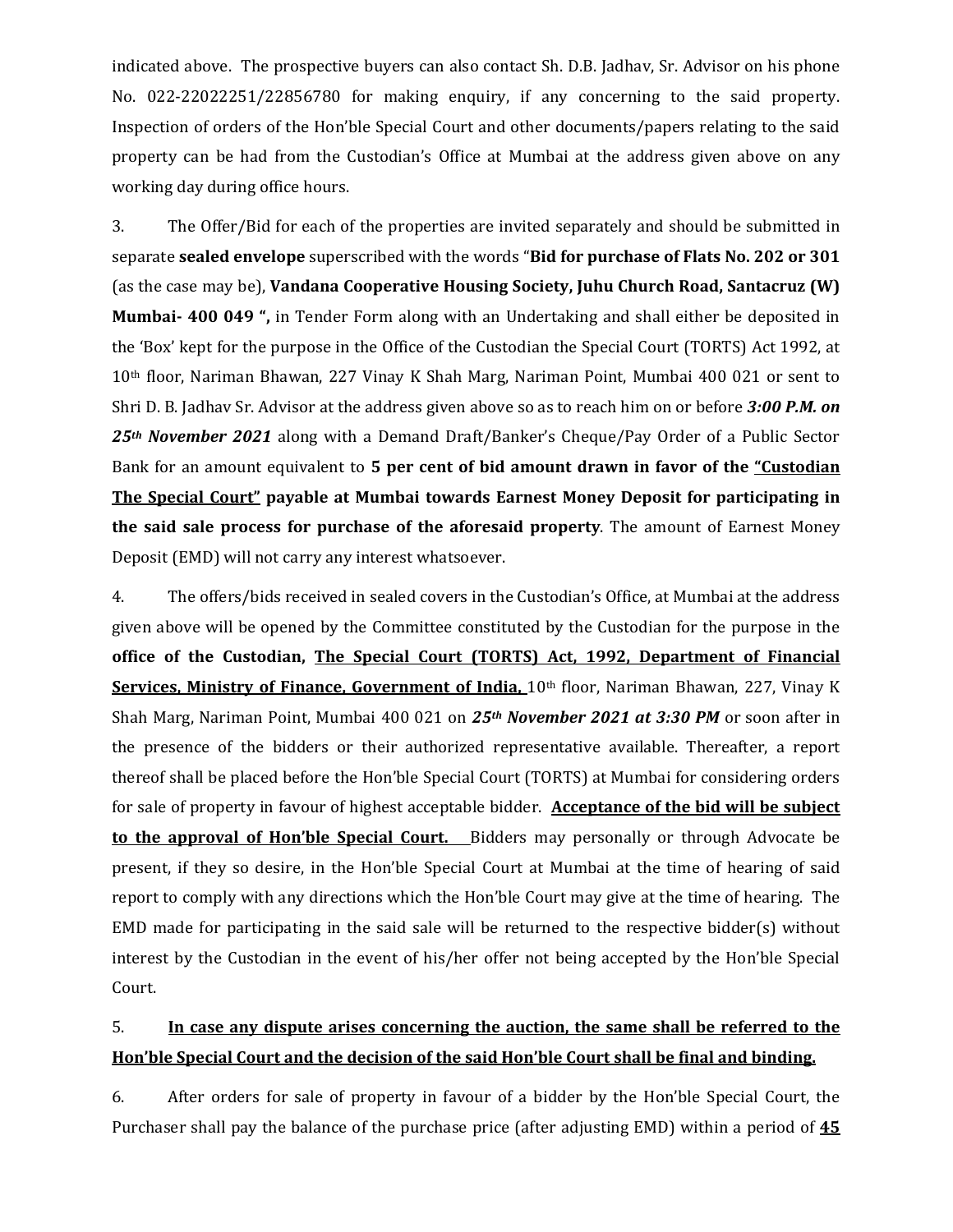**days** or the period decided by the Hon'ble Special Court. The amount should be paid by way of a Demand Draft/Banker's Cheque/Pay Order of a Public Sector Bank drawn in favour of the **"Custodian The Special Court"** payable at **Mumbai.** The highest bidder will have to take possession of the said property at his/her own costs and risks.

7. The bidder shall at the time of bidding, subscribe his/her name and address in the prescribed bidding paper/Tender Form. All written notices and communications shall be delivered to and served upon such bidder at the address mentioned in the above prescribed form by the office of the Custodian which shall be treated as sufficient service of such notice or communication.

# 8. **The Purchaser shall purchase the said property on "AS IS WHERE IS BASIS". Further, all outgoings** *i.e.* **Municipal taxes, maintenance, Society charges, Electricity and Water Charges or any other dues including over dues in respect of the said properties shall be paid by the Purchaser.**

9. If the Purchaser does not pay the balance amount of the purchase price in the manner and within the time limit provided herein or the time specified by the Hon'ble Special Court, the Earnest Money Deposit **(EMD)** made as per **Para** 3 above shall stands forfeited. In case any part payment is made towards remaining auction sale price/value and the balance amount is not deposited in the prescribed time, the auction sale awarded in favour of the bidder will stand cancelled and excess amount paid over and above EMD shall be returned to such purchaser/bidder without interest only if the Hon'ble Court so permits after a report on failure to make payment is submitted before the Hon'ble Special Court.

10. The Purchaser shall at his/her own costs and expenses take such steps as may be necessary for the purpose of obtaining possession of the said properties from the authorized representative of the Custodian within 15 days from the date of payment of balance of the purchase price to the Custodian as stated above.

11. The Purchaser shall bear and pay Registration charges, Stamp duty, and other fees as levied by the Government authorities.

12. Upon payment of the purchase price in full and all costs, charges and expenses mentioned above, Custodian's authorized representative or the person authorized by the Hon'ble Special Court shall sign such papers and documents appropriate for transfer of the said property in the name of the Purchaser. Such documents of transfer shall be prepared and executed by and at the cost, charges and expenses of the Purchaser.

13. Such documents of transfer shall be executed by the authorized representative of the Custodian on behalf of the Notified Party or the person authorized by the Hon'ble Special Court and the Purchaser will not be entitled to call upon any other person to execute the same. The said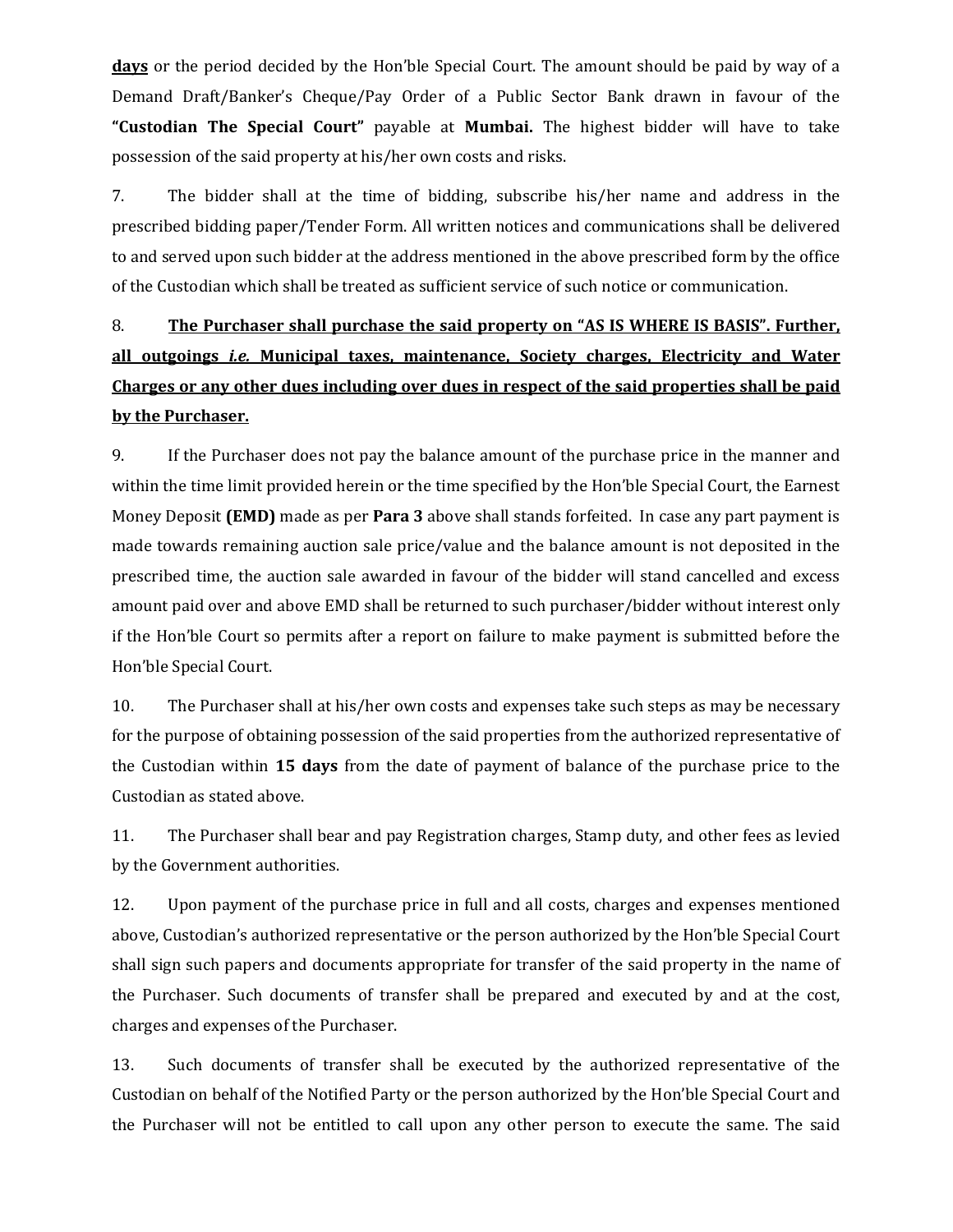authorized representative of the Custodian or the person authorized by the said Hon'ble Court shall execute the documents of transfer in favour of the Purchaser only.

14. Delay in non-execution of the papers for transfer of property in favour of highest acceptable bidder, approved by the Hon'ble Special Court, after full and final considerations shall not be a ground to annul the bidding process or would give right to get discharged from bidding process or to seek any compensation.

15. The description of the said properties is believed to be correct and shall be taken as correct. If any error or mis-statement shall appear to have been made in the particulars or description of the said properties such error or mis-statement shall not be a ground to annul the sale or entitle the Purchaser to be discharged from his/her purchase or entitle him/her to any compensation.

16. The Earnest Money Deposit in terms of Para 3 above will be refunded to the unsuccessful bidders without any interest after the bid process is over and appropriate orders are passed by the Hon'ble Special Court. In case the sale of any of the said properties is not sanctioned by the Hon'ble Special Court in favour of the highest acceptable bidder or is set aside, the **Earnest Money Deposit** made in terms of Para 3 above shall be refunded to such bidder without interest and a claim for any other costs, charges and expenses incurred by him/her for the said properties shall not be entertained by the Custodian.

17. The Purchaser shall ascertain and satisfy himself/herself in all respects affecting or in any way relating to the said Properties, **including in respect of title** and any dues, statutory or otherwise payable, before submitting and making his/her bid and the Purchaser shall not take any requisition or objection or raise a dispute of any nature whatsoever on that account, subsequently.

18. The Purchaser will have to obtain at his/her own costs, consent and/or permission and/or "No Objection" required for the purpose of transfer of the property in his/her own name and shall be liable to pay the fees, charges, premium/contribution, etc., payable as condition precedent to such transfer.

19. The Purchaser shall not raise any objection or query in regard to the suit or proceedings in which the sale is being made or to the sale on any ground.

20. The time hereunder fixed for the observance and performance by the Purchaser of any of the obligations to be observed and performed by him/her under these conditions is and shall be deemed to be of the essence of the contract and any forbearance by the Custodian of the strict observance and performance on the part of the Purchaser thereof shall not be construed as a waiver or relinquishment on the part of the Custodian who shall have the right at his option thereof to exercise his right and remedies as are available to him under these conditions and under law or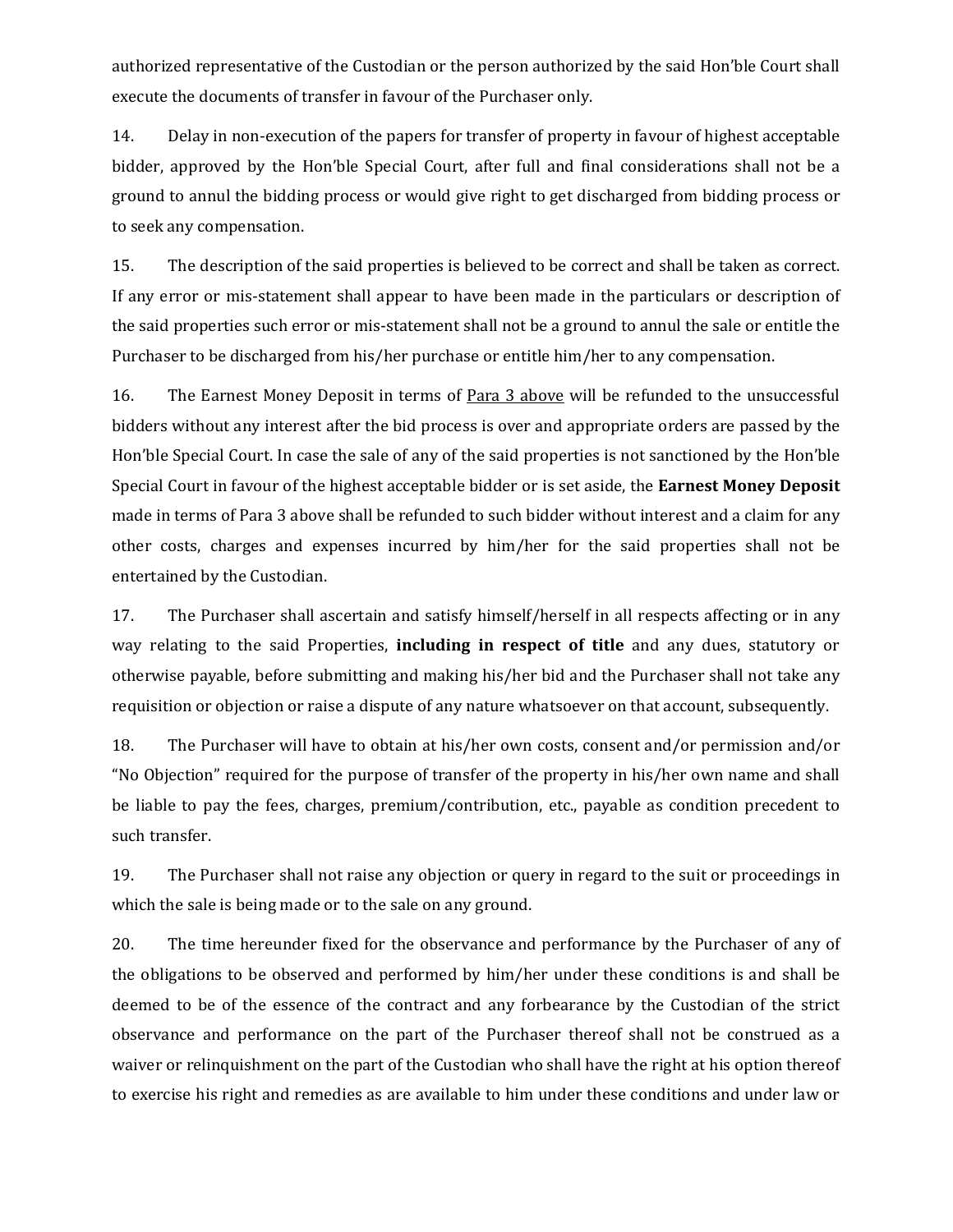in equity as arising from non-observance and non-performance thereof including the right to forfeit. 

21. The Purchaser shall also be required to sign the enclosed undertaking to complete the sale according to the particulars and conditions hereof.

> **Sd/‐ CUSTODIAN**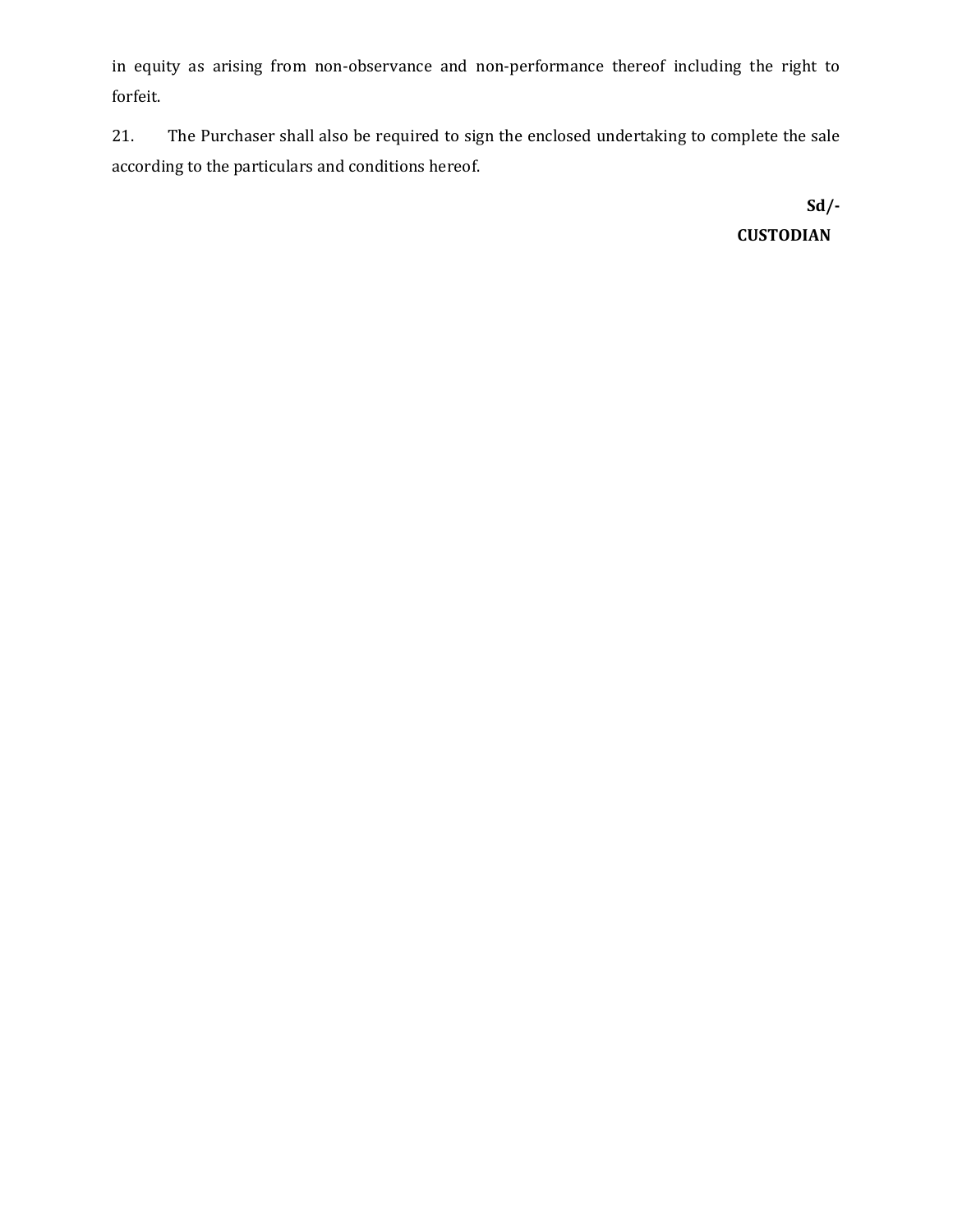### **TENDER FORM**

## **Reference No. Public Notice dated 11th October 2021 for sale of two Flats Nos. 202 and 301, Vandana Cooperative Housing Society, Juhu Church Road, Santacruz (W) Mumbai‐400049**

| 1. | Name of the Offerer                                                      |                                                                         |
|----|--------------------------------------------------------------------------|-------------------------------------------------------------------------|
| 2. | <b>Status</b>                                                            | Individual/Government/Semi-Government/Private                           |
|    | Organization/Public and Private Companies                                |                                                                         |
| 3. | Address                                                                  |                                                                         |
|    |                                                                          | e-mail Id                                                               |
| 4. | Details of deposit of<br>earnest money<br>a) Amount                      |                                                                         |
|    | b) Mode of payment :                                                     | Demand Draft/Pay<br>Order/Banker's Cheque<br>(Payable at Mumbai)        |
|    | c) Number & date of<br>DD/PO/BC<br>d) Drawee Bank with<br>Name of branch |                                                                         |
| 5. | Amount offered                                                           | $\bf \textit{Rupees}.\textit{}.\textit{}.\textit{}.\textit{}.\textit{}$ |

 I ………………………………………do hereby state that I have read and understood the terms and conditions of the sale and am willing to comply with the same on acceptance of the above offer.

 (Signature) 

……………………………………… Name and Designation in case of non individual (seal) 

| Place |  |
|-------|--|
| Date  |  |